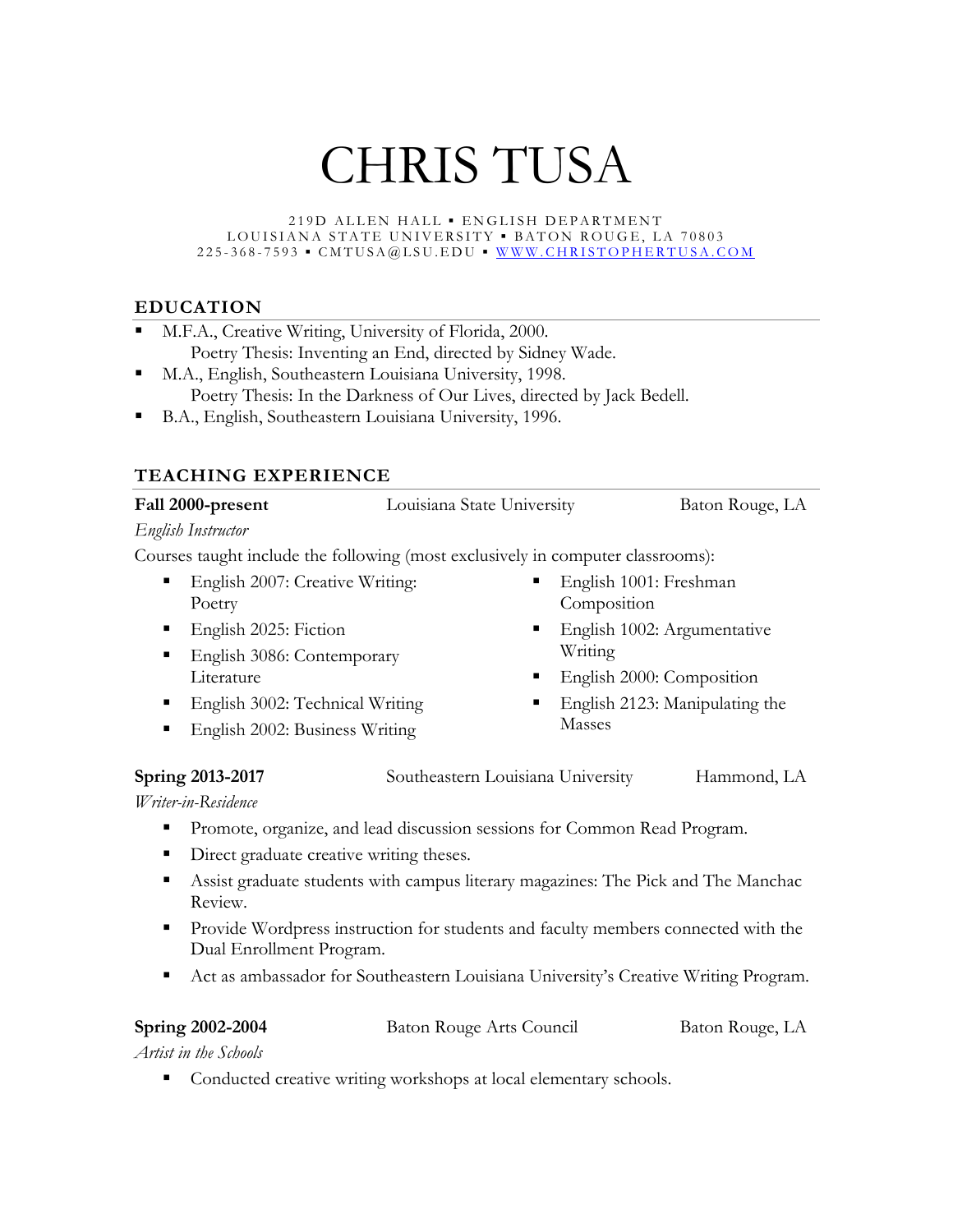- Responsible for organization and management of student readings.
- Worked extensively with elementary schools teachers to help them to incorporate the use of poetry into their existing curriculum.

# **Fall 1998- Spring 2000** University of Florida Gainesville, FL

English 1101: Argumentative Writing

**English 1101L: Writing Laboratory** 

*Teaching Fellow*

Courses taught:

- CRW 1301: Beginning Poetry Writing
- English 1102: Writing about Literature
- English 1102L: Writing about Literature Laboratory

# **EDITORIAL EXPERIENCE**

# **Fall 2011-present** Fiction Southeast Baton Rouge, LA

*Managing Editor*

- Responsible for online marketing and promotion of journal.
- Responsible for proofreading and editing of incoming manuscripts.
- Designed, develop, manage, and maintain official web site.
- Publish work from numerous established poets, including Robert Olen Butler, Joyce Carol Oates, Aimee Bender, Ron Carlson, Donald Ray Pollock, and others.

# **PUBLICATIONS**

# **BOOKS**

- *The Tainted Dress (agented)*
- *More Devils than Hell Can Hold (agented)*
- *In the City of Falling Stars,* University of West Alabama, 2016 (novel)
- *Dirty Little Angels*, University of West Alabama, 2009 (novel)
- *Haunted Bones*, Louisiana Literature Press, 2006 (full-length poetry collection)

# **CHAPBOOKS**

*Inventing an End*, Lone Willow Press, 2002 (poetry)

# **SHORT FICTION**

- "Missing." *Five Points.* Summer 2016 Issue.
- "Mean Blood" *The Southeast Review (selected by Robert Olen Butler as finalist for The World's Best Short-short Story Contest)*
- "Neighborhood Association" *The Southeast Review (selected by Robert Olen Butler as finalist for The World's Best Short-short Story Contest)*
- "Blood." *New South*. Winter 2013 Issue.
- "Meat." *New South*. Winter 2013 Issue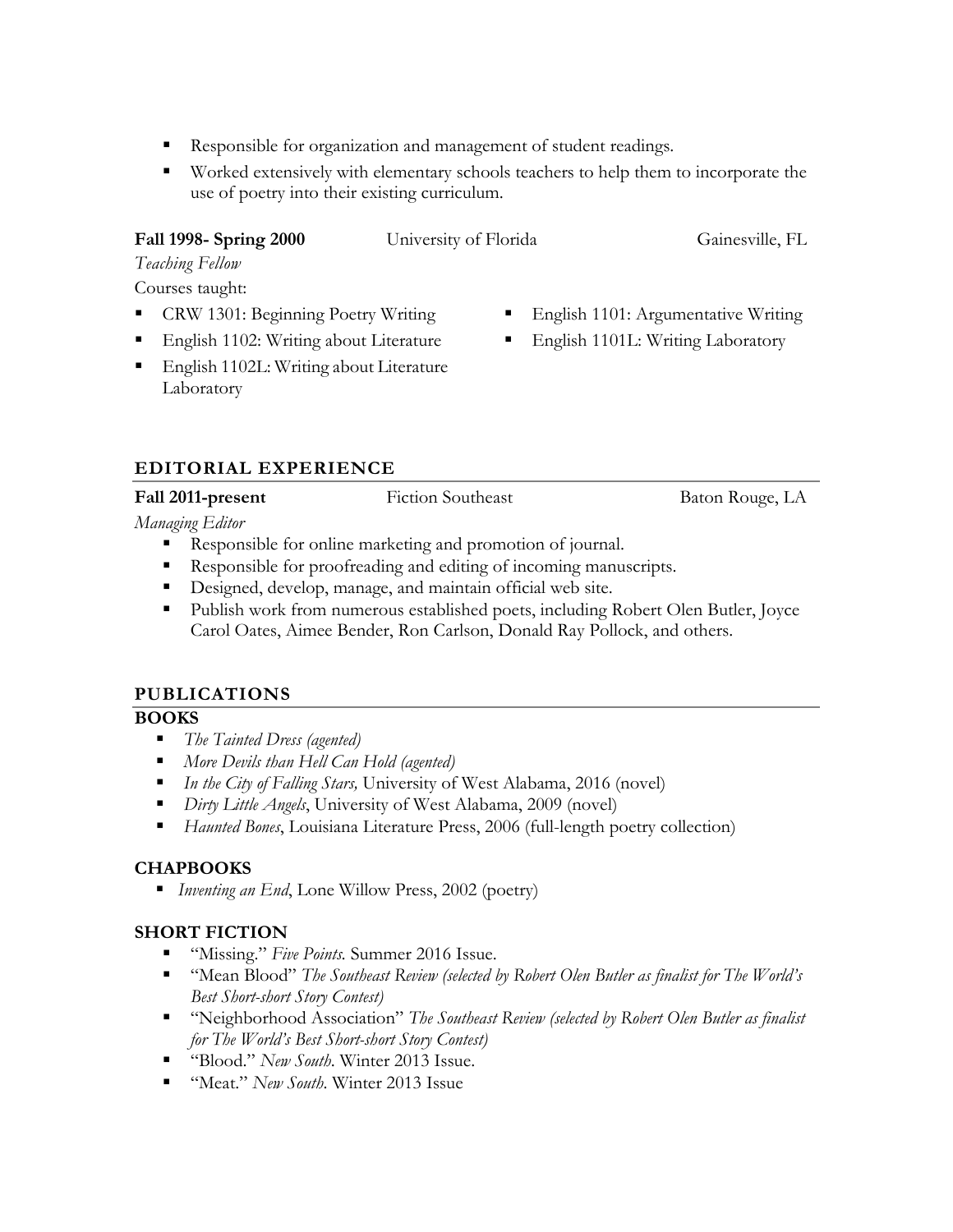- "The Girl with the Missing Face." *Fwricition*. Spring 2013
- "The Crucified Man." *Corium Magazine*. Winter Issue 2013.
- "Baby Proof." *Corium Magazine.* Winter Issue, 2013.
- "Sons of God" *StorySouth*
- "Riding the Devil's Backbone" *Southern Hum*

#### **NON-FICTION**

- "Rhythm & Rhyme: An interview with Louisiana Poet Laureate Jack Bedell. Country Roads Magazine.
- "The Axe Man of New Orleans: A Jazz-Loving Jack the Ripper." Crixeo, August 2018
- "The Yellow Fever Plot of 1864: A Confederate Conspiracy." Crixeo, June, 2018
- "4 Strong Women Who Were Vital to the Civil War." Crixeo, May, 2018
- 5 Legendary Duels: When Disputes Ended in Bloodshed. Crixeo, April 2018
- Contemporary Southern Writers: Slaves to the Old South. StorySouth (Spring Issue, 2011
- Aiming for Perfection: Meet Nationally Ranked Archer, Alee Vestal-Laborde. Dig Magazine.

#### **INDIVIDUAL POEMS PUBLISHED IN LITERARY JOURNALS**

- "Botticelli's Venus" *Connecticut Review*
- "The Birth of Night" *Prairie Schooner.*
- "Kindergarten Portrait of My Mother" *New Delta Review*
- "Coma" *South Dakota Review*
- "Black Mare" *Texas Review*
- "I Cut Myself While My Husband Plants Flowers" *The Southeast Review.*
- "The Spirit of Bridget Bishop" *New Delta Review.*
- "Prozac" *Connecticut River Review.*
- "Photograph of a Missing Girl" *Texas Review*
- "Sober in a Dry County" *Louisiana Literature*
- "Hypochondriac" and "Alzheimer's" *Caduceus*.
- "My Grandfather's Hands" *Connecticut River Review*.
- "Revolver" and "Gone" *Story South*
- "The Drowned Light" *Passages North*
- "Ode to Gumbo" *Southern Hum*
- "Habit" *Louisiana Literature*
- "At a Filling Station, On the Anniversary of Your Death" *Louisiana Literature*
- "September Funeral" (reprint) *Story South*.
- "The Ballad of Leander Trueblood. *Southern Hum*
- "Inventing an End" (reprint) *Story South*.
- "A Retired Voodoo Priestess Talks about Revenge." *Southern Hum*.
- "The Etymology of Love" *Lullwater Review.*
- "Apparition in a Divorce Decree" *Tar River Poetry*.
- "Cow Tipping Near Indian Creek" *Southern Hum.*
- "The Etymology of Science" *Red Cedar Review*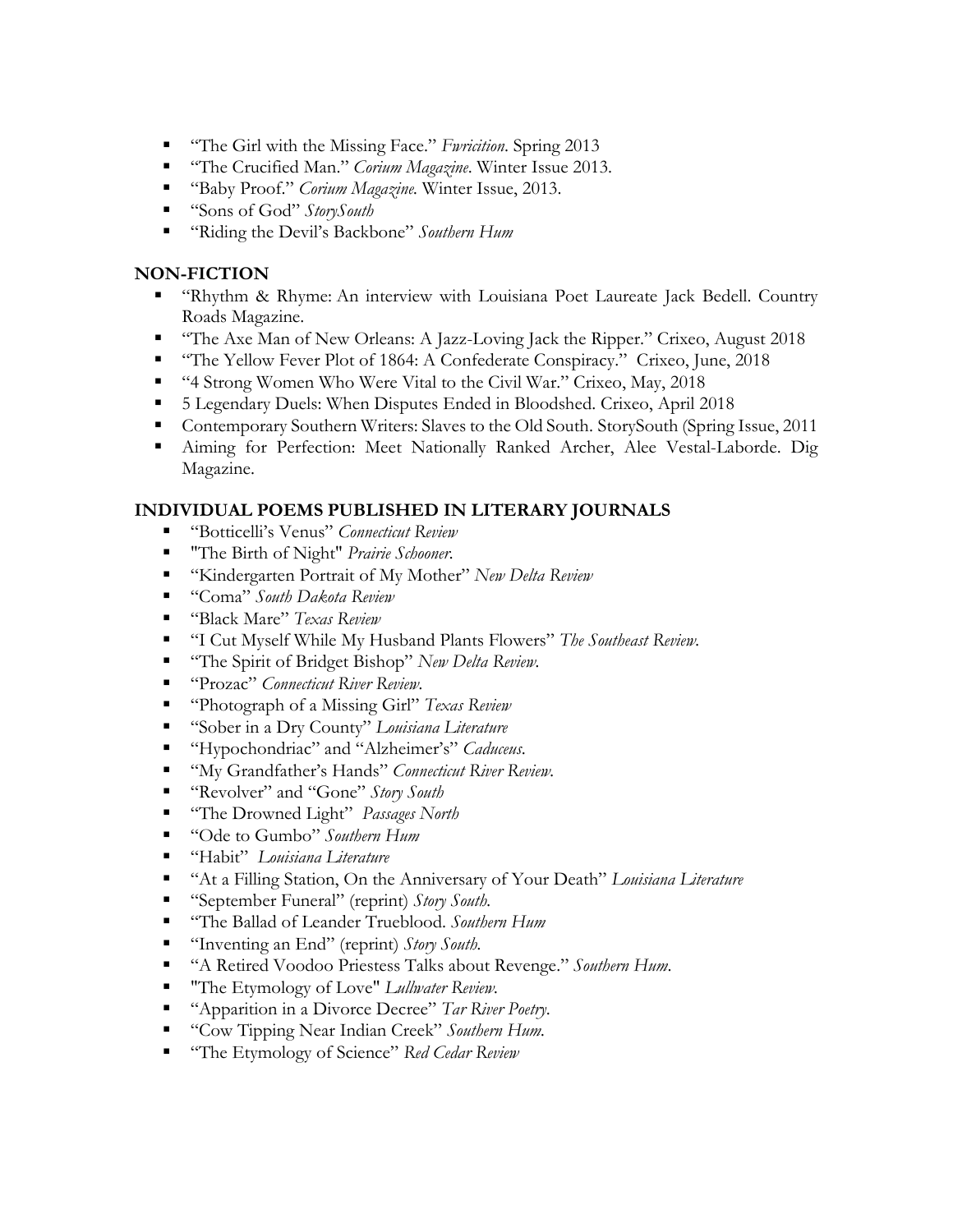- "Marie Laveau Talks about Magic from a Confessional in St. Louis Cathedral" *The Spoon River Poetry Review*.
- "Inventing an End" *Red Cedar Review*
- "Apparition in a Marriage Certificate" *The Louisville Review*
- "September Funeral" *Half Tones to Jubilee*
- "Raymond Livaudais Talks about Faith from a Cell in Angola State Prison" *The New York Quarterly*
- "Waiting to Leave" *Half Tones to Jubilee*
- "Envisioning the Marsh" *Half Tones to Jubilee*
- "The Etymology of Love" *Tundra*
- "Worn" *Midwest Poetry Review*
- "Winter Funeral" S*lipstream*
- "Unexpected Conditions" *Midwest Poetry Review*
- "Ode to Laundromat Dryers" *Small Pond Magazine of Literature*
- "The Dancing Men at The Rainbeaux Casino Lounge" *Small Pond Magazine of Literature*
- "On Leaving the House Where I Spent My Youth" *Pegasus*
- "The Blind Man Touches My Face." *Small Pond Magazine of Literature*
- "The Passing of the Eye" *Pegasus*
- "Remembering Leanne Thibodeaux" *Midwest Poetry Review*.
- "Memories of Chartres Street" *Crab Creek Review*.
- "The Lines That Separate Us" *Pegasus*.
- "My Stepfather Speaks to Me about Death" *Grasslands Review* 18.
- "An Empty Window" *The Comstock Review*.

# **INDIVIDUAL POEMS PUBLISHED IN LITERATURE ANTHOLOGIES**

- Beyond Forgetting: Poems and Prose about Alzheimer's Disease*, (Kent State University Press) edited by Holly Hughes with an introduction by Tess Gallagher.*
- Poetic Voices without Borders, *(Gival Press)*.
- [In Our Own Words: A Generation Defining Itself](http://www.amazon.com/gp/product/0965413667/sr=8-2/qid=1152542113/ref=sr_1_2/102-5786939-2004135?ie=UTF8) *. MW Enterprises, 2002.*
- In the Eye *Thunder Rain Press, 2006*.

# **COMMITTEE WORK**

- Online Assessment Committee (2007-present, LSU)
- Readers and Writers (2005-2007, LSU)
- Arts and Sciences Faculty Senate (2001-2004, LSU)
- Technology Enhancement Committee (2001-present, LSU)
- Academic Freedom and Research (2001-2002, LSU)
- College of Agriculture Task Force (2001-2003, LSU)
- First Year Writing Committee (2000-2005, LSU)
- Portfolio Assessment Committee (2000-2004, LSU)
- Caffee Award Committee (2000-2001, LSU)

# **READINGS/WORKSHOPS**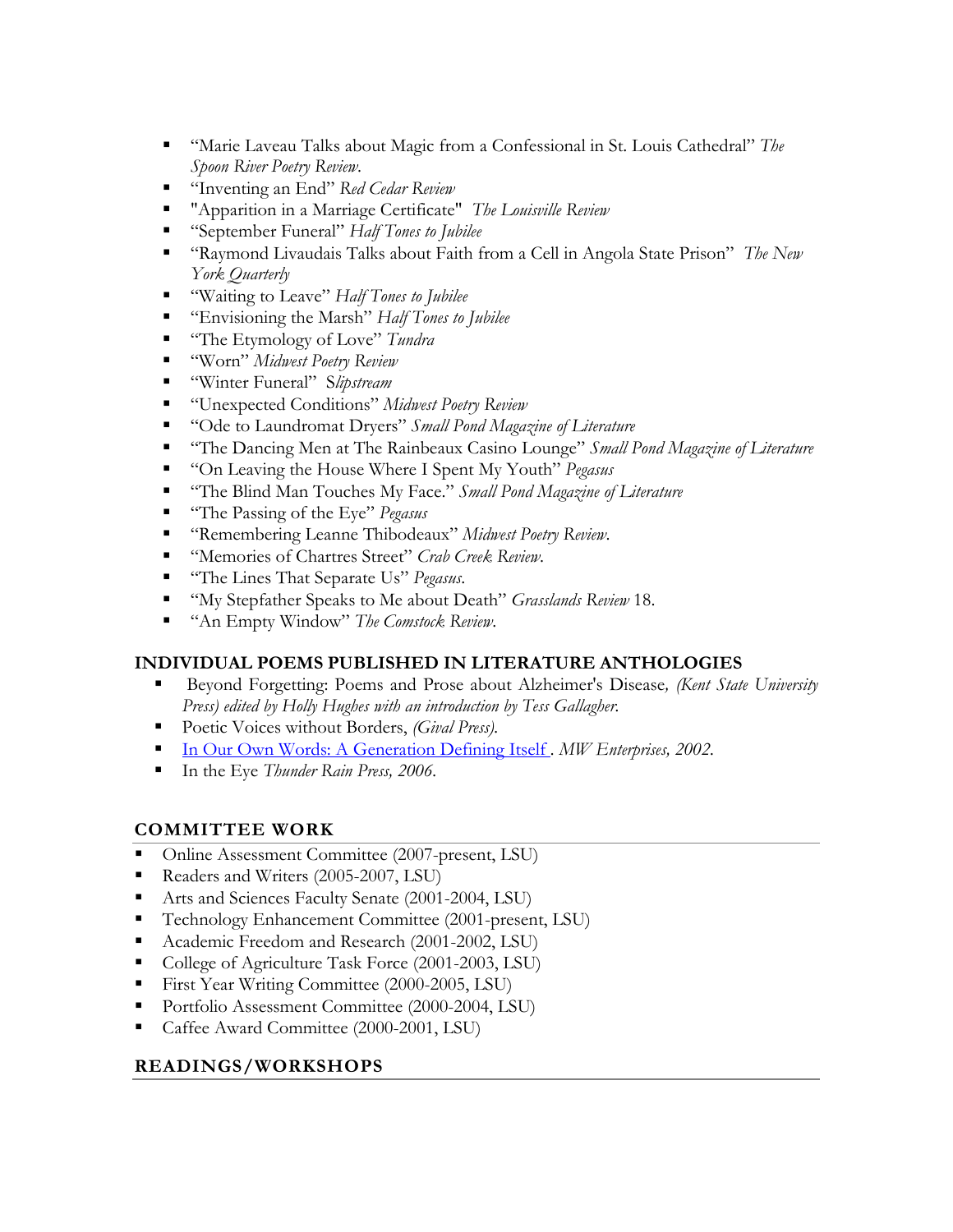- Fiction Reading, Gulf Coast Association of Creative Writing Teachers Conference, Fairhope, AL, 2011.
- Fiction Reading, University of Florida's Writer's Festival, Gainesville, FL, 2009
- Fiction Reading, Pegasus Visiting Writer Series, Tifton, Georgia, 2009.
- Fiction Reading at Valdosta State University, Valdosta, Georgia, 2009
- Fiction Reading, Louisiana Book Festival, Baton Rouge, LA, 2009.
- Fiction Reading at Sixth Annual Jubilee Jambalaya Writers' Conference, Houma, LA 2009
- Fiction Reading at 23rd Annual Tennessee Williams Festival, New Orleans, 2009
- Poetry Reading, Boudreaux's and Thibodeaux's, Baton Rouge, LA 2009.
- Panelist, Louisiana Book Festival, Baton Rouge, LA, 2008.
- Fiction Reading, Gulf Coast Association of Creative Writing Teachers Conference, Fairhope, AL, 2008.
- **Poetry Reading, Gulf Coast Association of Creative Writing Teachers Conference,** Fairhope, AL, 2007.
- Poetry Reading, Bellhaven College, Jackson, MS, 2006.
- **Poetry Reading, Gulf Coast Association of Creative Writing Teachers Conference,** Fairhope, AL, 2006.
- Poetry Reading, Louisiana Book Festival, Baton Rouge, LA, 2006.
- **Poetry Reading, Gulf Coast Association of Creative Writing Teachers Conference,** Fairhope, AL, 2005.
- Poetry Reading, Gulf Coast Association of Creative Writing Teachers Conference, Fairhope, AL, 2004.
- Poetry Reading, Gulf Coast Association of Creative Writing Teachers Conference, Fairhope, AL, 2003.
- Poetry Reading, Chelsea's, Baton Rouge, LA, 2003
- **Poetry Reading, Gulf Coast Association of Creative Writing Teachers Conference,** Fairhope, AL, 2002.
- Poetry Reading, Creative Writer's Group, Southeastern Louisiana University, 1998.
- Poetry Reading, Sims Memorial Library, Hammond, LA, 1998.
- Explicating Poetry Workshop (1998, SLU's Writing Center)

# **TEACHING AWARDS/HONORS**

- **Recipient of 2009 Alpha Lambda Delta Teaching Award for Superior Instruction.**
- Nominated for 2008 Center for Freshman Year Teaching Award.
- Recipient of 2008 Alpha Lambda Delta Teaching Award for Superior Instruction.
- Recipient of 2007 Alpha Lambda Delta Teaching Award for Superior Instruction.
- Elected President of the Gulf Coast Association of Creative Writing Teachers
- **Elected Vice President of the Gulf Coast Association of Creative Writing Teachers**
- **Recipient of 2001 Alpha Lambda Delta Teaching Award for Superior Instruction.**
- Recipient of 2000 Alpha Lambda Delta Teaching Award for Superior Instruction.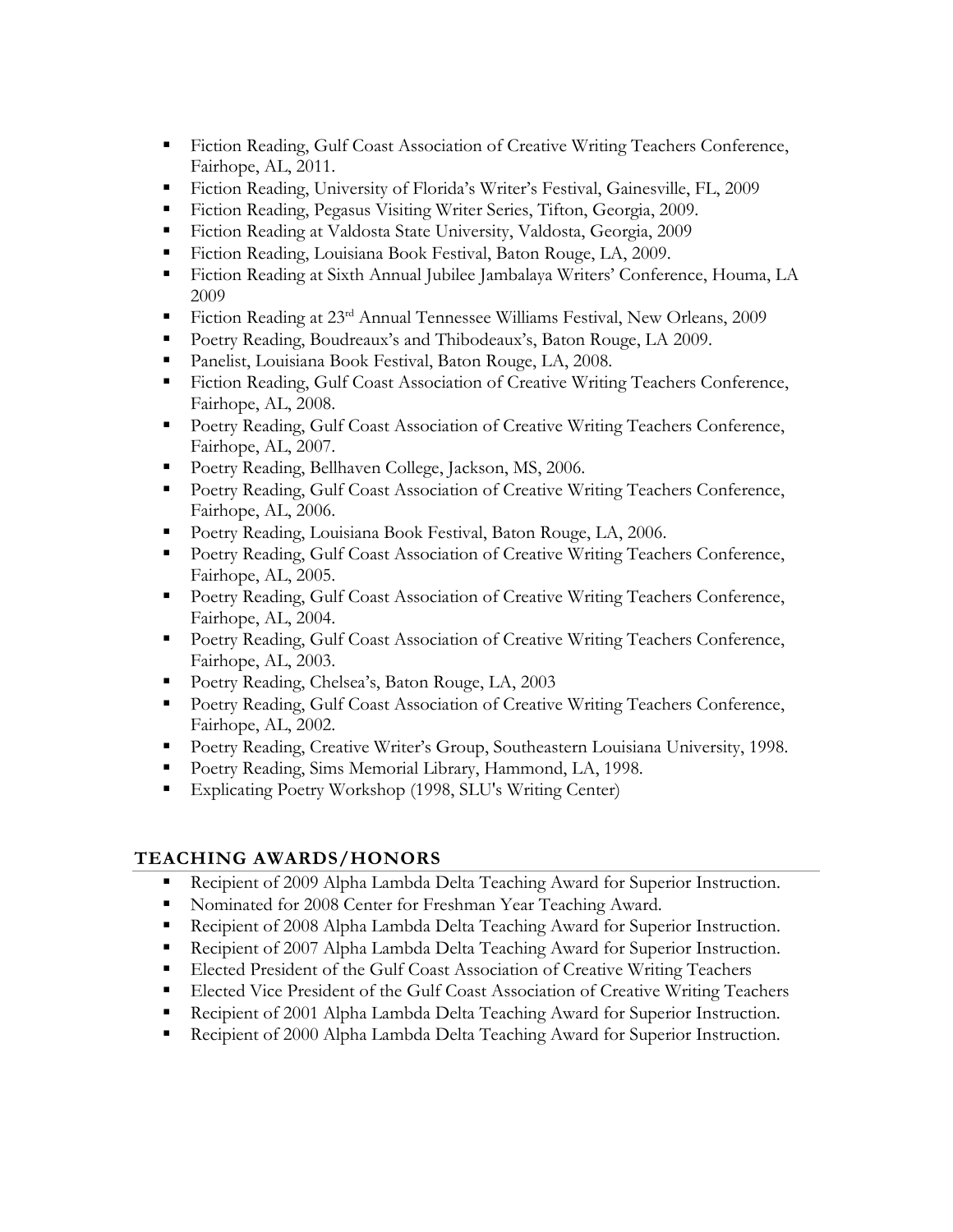# **WRITING-RELATED HONORS & AWARDS**

- "Winter Wonderland" chosen as a semi-finalist for inclusion in *The Best Fictions of 2016*.
- *More Devils than Hell Can Hold* selected as semi-finalist for the 2015 William Faulkner Novel in Progress Award
- *In the City of Falling Stars* selected as first runner-up for the 2014 William Faulkne Novel in Progress Award
- "Mean Blood" selected by Robert Olen Butler as finalist for The Southeast Review's World's Best Short-short Story Contest
- "Neighborhood Association" selected by Robert Olen Butler as finalist for The Southeast Review's World's Best Short-short Story Contest
- Selected as semi-finalist for Black Lawrence Press Fiction Chapbook Contest
- Invited to read at Yale University as part of the Yale's Medical Group Art Place Celebration
- Finalist, Bright Hill Press 2005 Poetry Book Competition
- Selected by the Louisiana Division of the Arts as recipient of a \$500 Artist Mini-Grant Award
- Invited to Read at  $23<sup>rd</sup>$  Annual Tennessee Williams Festival
- Finalist, Bright Hill Press 2005 Poetry Book Competition
- Selected as Feature Guest Poet by The Albany Poetry Workshop, August 2002.
- Recipient of Southeastern Louisiana University's 1997 D. Vickers Award for Creative Writing
- Selected as Feature Guest Poet by The Albany Poetry Workshop, January 2000.
- Poetry accepted for presentation at the Seventy-Fifth Anniversary Convention of Sigma Tau Delta International English Honor Society

# **PROFESSIONAL MEMBERSHIPS**

- Gulf Coast Association of Creative Writing Teachers, President (2005-2007)
- Gulf Coast Association of Creative Writing Teachers, Vice President (2003-2005)
- The National Council of Teachers of English
- Poets and Writers
- **Modern Language Association**
- Associated Writing Programs
- Sigma Tau Delta International English Honor Society

# **RELATED COMPUTER KNOWLEDGE/ SERVER ADMINISTRATION**

- Extensive knowledge of Moodle
- Extensive knowledge of web design, server management, web marketing, and editing of online literary journals (*Fiction Southeast, Poetry Southeast* and *Louisiana Literature)*
- Experience managing and maintaining two leased dedicated servers (Linux and Windows)
- Extensive knowledge of HTML, as well various web editing software (including Dreamweaver, Flash, Swish, and Photoshop)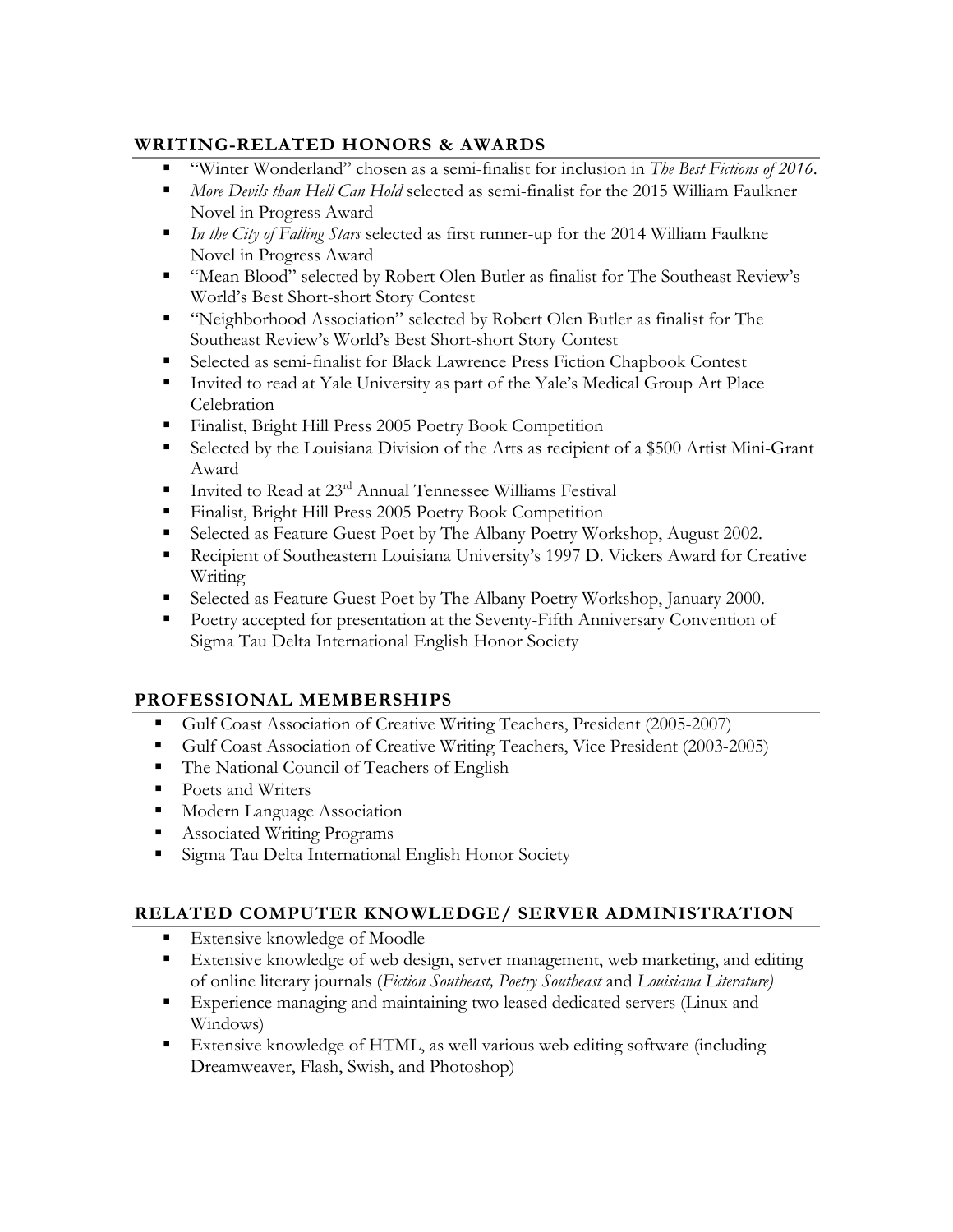Experience teaching a wide variety of Moodle-based courses in computer classrooms